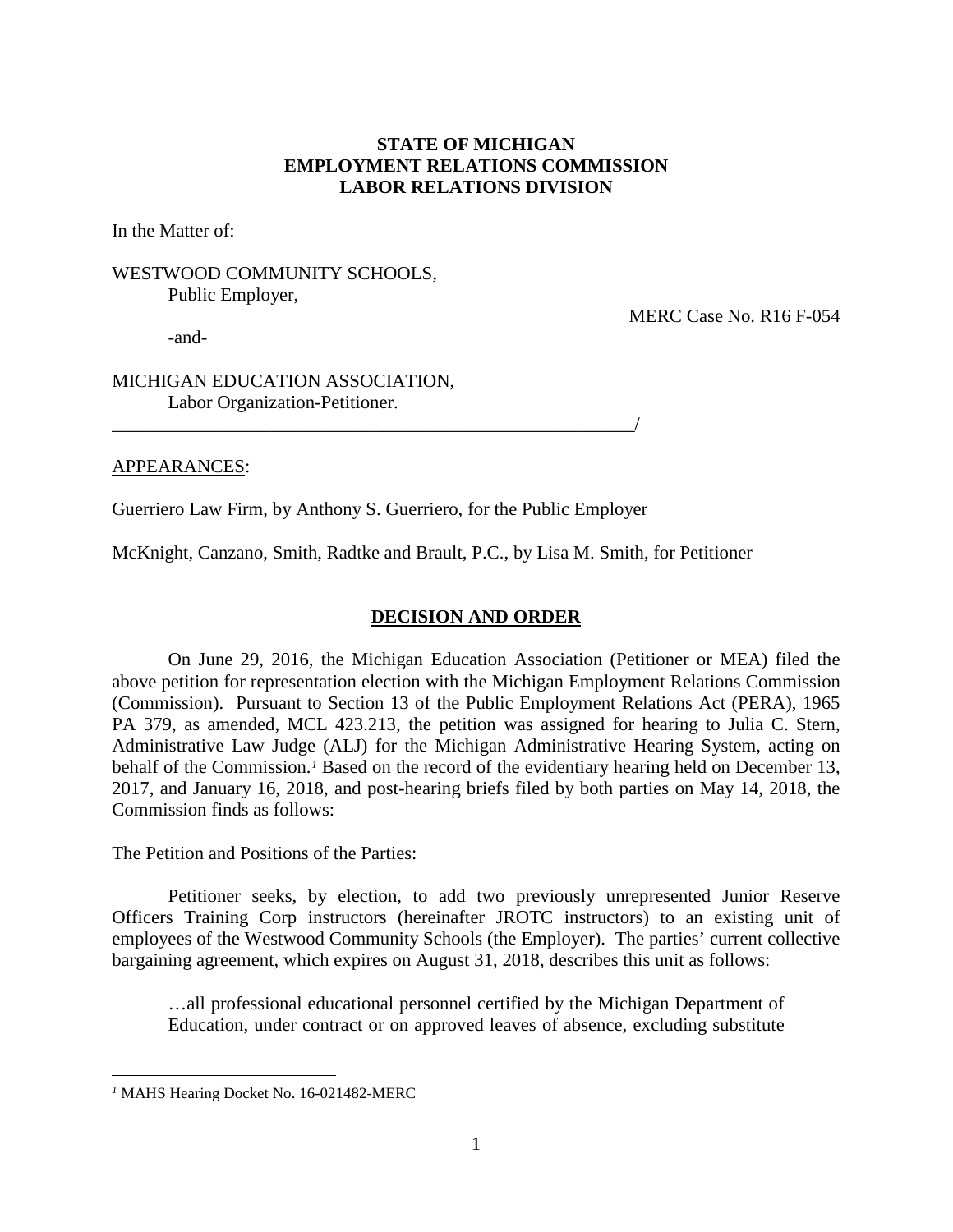personnel, teacher aides and other auxiliary personnel, all supervisory, administrative and executive personnel, and all other employees.

The above unit description has remained unchanged through the duration of many previous contracts. The unit currently includes teachers, speech pathologists, social workers, and a psychologist.

Petitioner asserts that the two JROTC instructors, who are full-time employees of the Employer assigned to work at its Robichaud High School, share a community of interest with its unit of teachers and other professional employees. The Employer asserts that the petition should be dismissed because: (1) as the JROTC instructors are not certified in any profession by the Michigan Department of Education, they are ineligible for inclusion in Petitioner's bargaining unit by the language of its contract's recognition clause; (2) there is no community of interest between the JROTC instructors and the teachers in Petitioner's unit because the former are subject to rules and regulations promulgated by the United States Army (hereinafter the Army); and (3) no collective bargaining can take place between Petitioner and the Employer over the terms and conditions of the JROTC instructors' employment because these terms and conditions are effectively established by the Army.

#### Findings of Fact:

In May 2001, the Employer applied to the Army to establish a cost-shared JROTC program for students at its Robichaud High School. In a cost-shared program, as discussed below, the Army picks up a portion of the instructors' salaries and provides the school district with uniforms, equipment, and the JROTC curriculum. After an inspection and determination by the Army that the Employer met the conditions for the program, the Employer's application was approved, and the Employer began offering JROTC classes in 2002. The Employer has two JROTC instructors, William Azbill and Michael Grant.

As a condition of being permitted to have a JROTC program, the Employer is required to comply with a 258-page regulation promulgated by the Army entitled Cadet Command Regulation 145-2 (CCR 145-2). Per CCR 145-2, the principal of the school where the instructors teach supervises them. However, Army employees with the title Cadet Command Brigade Commander also oversee and supervise JROTC units in their districts. The Brigade Commanders are responsible for ensuring compliance with CCR 145-2 in their districts.

The Employer's Superintendent, Sue Carnell, testified that the Employer considered the JROTC program as a "contracted service," with CCR 145-2 constituting the terms of the Employer's contract with the Army for this service. However, CCR 145-2, Section 4-3(b) states explicitly that "the school district or school board is the employing entity of the instructors."

JROTC instructors must be certified by the Army as qualified for the positions they hold. A Senior Army Instructor must be a retired military officer and have at least a bachelor's degree. An Army Instructor must be a retired military officer or non-commissioned officer (NCO), and complete an associate degree within five years of certification. Retired military officers apply and go through the process set out in CCR 145-2 to be certified. According to the regulation, to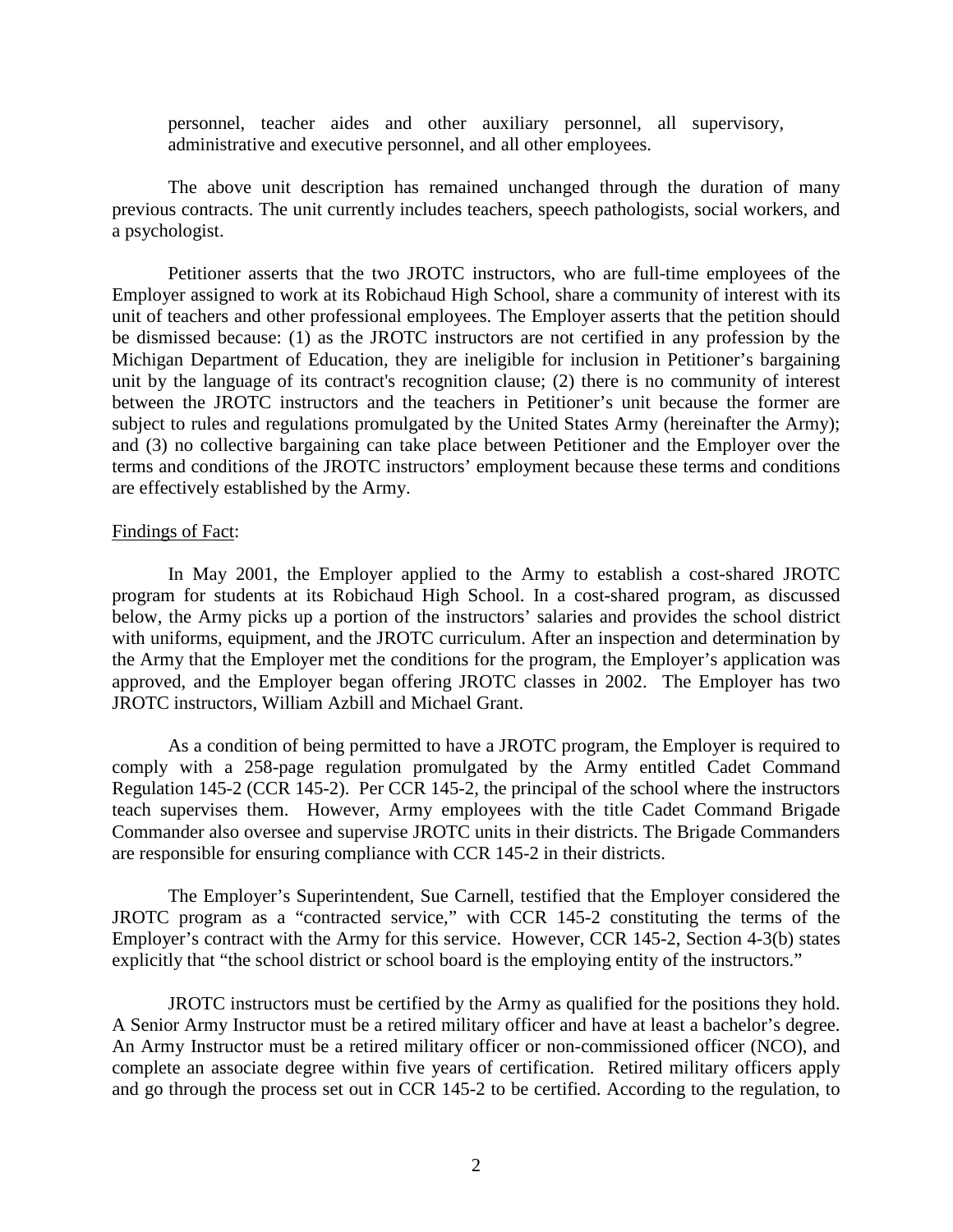qualify as a JROTC instructor, an individual must have "general knowledge of course subject matter and demonstrated instructional ability." Before certification, JROTC instructors must take a two-hour class which covers teaching techniques and must pass an examination designed to measure their understanding of instructor skills. Every five years, JROTC instructors are required to attend a week-long recertification program.

The Employer's teachers must be certified as teachers by the Michigan Department of Education (MDE). Its speech pathologists, psychologists and social workers are not required to be certified as teachers, but are required to be certified in their professions by either the MDE or another state department. The Army does not require state certification as a teacher, formal education in teaching methods, or experience in teaching at the high school level for either instructor position. However, according to the Army's website, if the state in which the instructor teaches requires additional licensure or certification beyond Army certification, the instructor, as a school district employee, must meet these requirements. Unlike some states, Michigan does not have a special certification for JROTC instructors; nor does Michigan require JROTC instructors to be certified teachers.

The Army maintains a database of certified instructors. Before hiring a JROTC instructor, a school district must notify the Army that it has a vacancy and obtain approval to fill it. The school district then posts the vacancy on its website or wherever it normally advertises vacant positions. The Army will, upon request, provide the school district with the names of certified JROTC instructors who have expressed interest in the school district's geographic area. It also provides a link on its website to known instructor vacancies for certified JROTC instructors looking for employment. Superintendent Carnell testified that the Employer has always hired from a list provided by the Army, and she believed that the Employer was required to hire from this list.

The Employer gives applications that it receives to Robichaud's principal, who, if the Employer has received more than one application from a certified instructor, decides who to hire. Once it selects a candidate, the Employer sends the Army a letter requesting approval to hire the candidate and containing his or her name, rank, date of retirement, date of certification, social security number and other information. The Army then provides the school district with an initial estimate of the instructor's minimum instructor pay, or MIP, discussed below. When all other steps are completed, the Employer sends the instructor a written offer of employment setting out the pay, location, and other conditions of employment.

The Employer's current Senior Army Instructor, Lieutenant Colonel William Azbill, was hired in 2015. He has two master's degrees. He is certified to teach in Texas as a secondary social studies teacher and holds a separate Texas certification for secondary ROTC. In Michigan, he possesses a Temporary Teacher Employment Authorization from the MDE. In addition to other army experience and non-service work experience, Azbill has experience as an Army training officer, as a Senior Army instructor in a college ROTC program, as a Senior Army Instructor in a high school JROTC program in Texas, and as a Senior Army Instructor in a JROTC program in another Michigan school district. Azbill has not taught subjects other than JROTC in a K-12 classroom. Army Instructor Sergeant First Class Michael Grant has been a JROTC instructor at Robichaud longer than Azbill. Grant was formerly a medic in the Army. He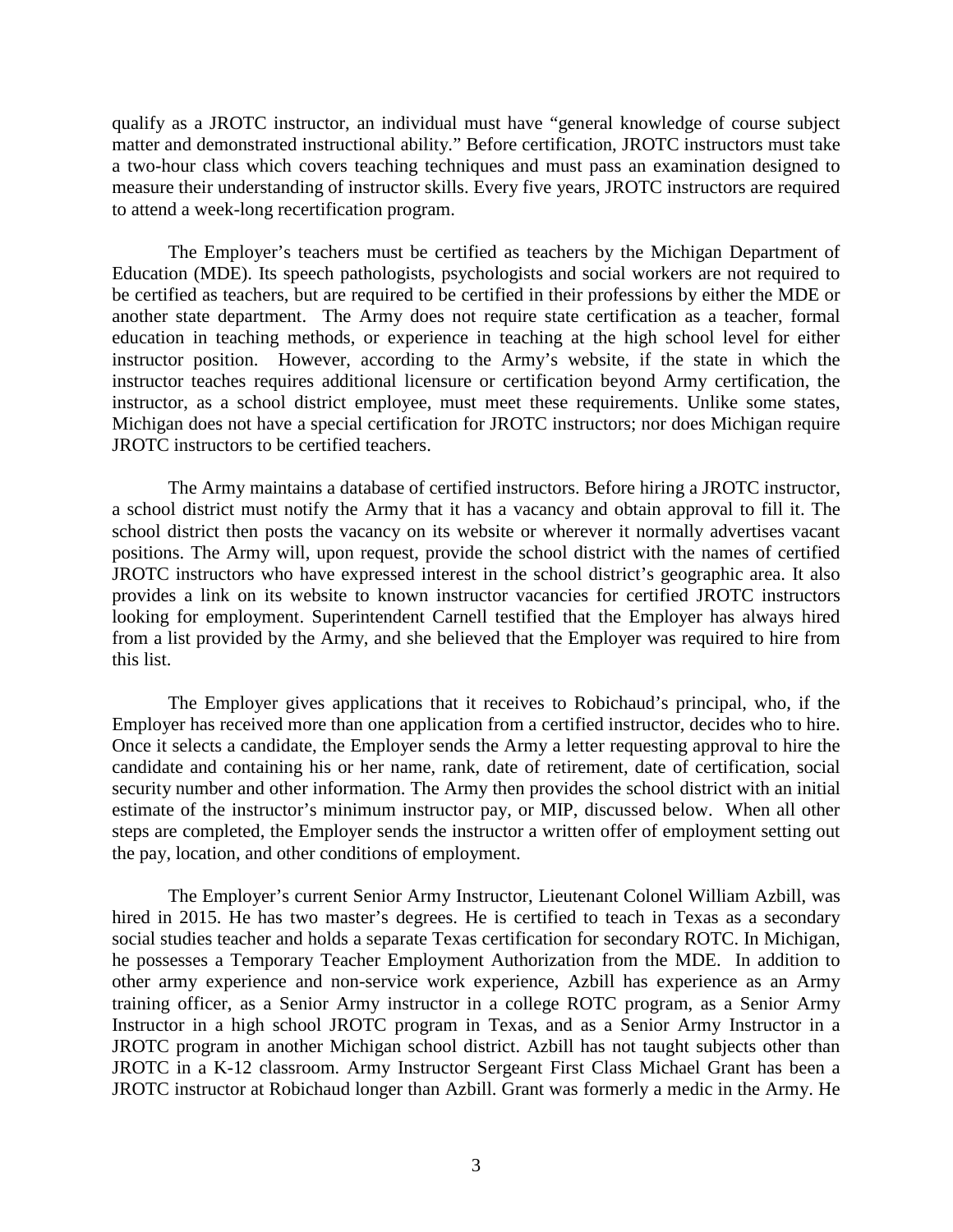currently has a bachelor's degree and is working on a master's degree. He does not hold a state teaching certificate of any type.

The Army's JROTC curriculum, which is aligned to national Common Core State Standards, includes course work in a variety of subjects, including civics, U.S. history, geography and global awareness, health and wellness, language arts, and life skills. It also provides citizenship and leadership training, and, according to the Army's website, promotes a capacity for life-long learning, communication, responsibility for actions and choices, respectful treatment of others, and critical thinking skills. The cadet staff is organized in a military fashion, with a cadet/student lieutenant commander who provides overall direction to the group and cadet officers who each have an area of responsibility. JROTC is available as an elective course for  $9<sup>th</sup>$ ,  $10<sup>th</sup>$ ,  $11<sup>th</sup>$  and  $12<sup>th</sup>$  graders. The students/cadets receive credit and grades for the course as in any other high school course.

The JROTC program also includes co-curricular activities, including a raider (athletic and adventure) team, a precision color guard team, a marksmanship team, and a knowledge bowl team. At Robichaud, some of these co-curricular activities are scheduled during the first two class periods because many students are unable to stay after school. However, there are also Saturday practices and some afterschool events. Several co-curricular activities, including a camp, occur during the summer when school is not in session. The Army's website for potential JROTC instructors states that JROTC instructors should be prepared to work as many as 50 hours per week.

The Army establishes the JROTC curriculum for each level  $(1<sup>st</sup>$  through  $4<sup>th</sup>$  year) of the program. Its Program of Instruction (POI) identifies mandatory lessons for each level, as well as electives. At the beginning of each school year, each JROTC unit submits a "master training schedule" to the Army for approval; the schedule must show each subject, including electives; the number of hours required, and the number of hours scheduled for each subject on a week-byweek basis. Lesson plans have been developed by the Army for each lesson which incorporate methods of instruction developed by the Army for its JROTC classes. The Army issues a hard drive, called a "curriculum manager" to its JROTC instructors, and updates to lesson plans and the curriculum are available to instructors through a private web portal.

Most of the student/cadets in the Employer's JROTC program are students in the Employer's district, but the program also currently includes students from other districts with which the Employer has a consortium agreement. Each student has one classroom period of JROTC instruction per day; some periods combine two regular class periods. Classes typically combine JROTC students in different grades. The JROTC instructors, like other Robichaud teachers, receive class schedules and class lists at the beginning of each school semester. Like other Robichaud teachers, the JROTC instructors report student grades to the Employer using Employer-provided timelines and Employer grading scales and are required to submit daily attendance reports.

The Employer's two JROTC instructors occupy two classrooms combined into one large room at Robichaud High School. They also conduct some instruction in the school's gym. As noted above, the Army supplies equipment, including cadet uniforms, for the JROTC program.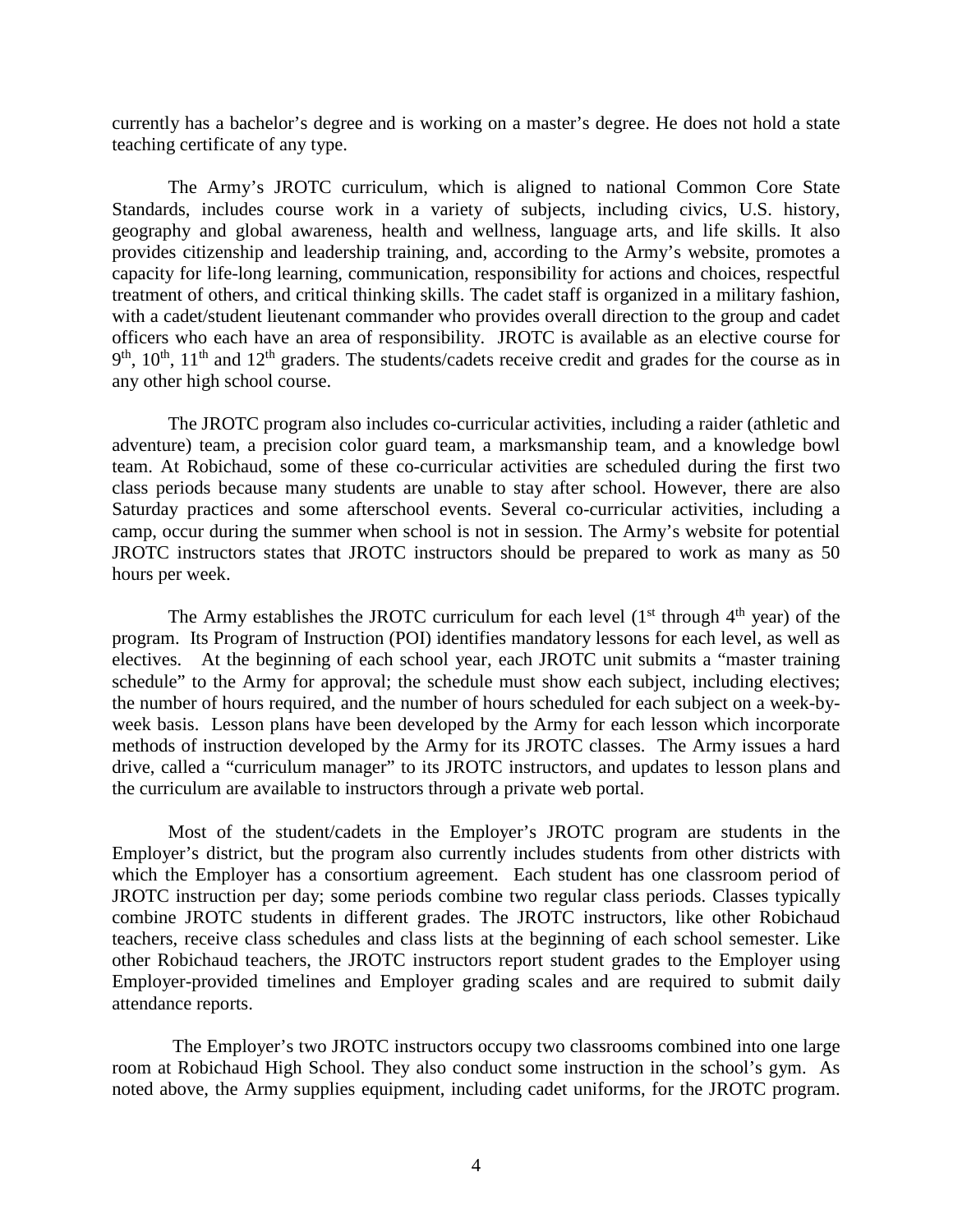The Employer's two JROTC instructors have two rooms within Robichaud for the storage of JROTC equipment. The JROTC instructors share a teachers' lounge with other Robichaud teachers.

If the JROTC instructors need to leave school early or to request time off, they notify either Robichaud's principal or its assistant principal. They use the same system as other teachers to notify the Employer if they are unexpectedly absent.

Carnell testified that, to the best of her knowledge, the Army must approve the discipline or termination of a JROTC instructor. However, the regulations cited by the Employer in support of this claim suggest that a school district does have the authority to discipline or terminate the employment of a JROTC instructor, although the school district must notify the Army if an instructor is suspended or terminated.

The Michigan statutes governing how a school district is to evaluate its certified teachers do not apply to JROTC instructors. According to Section 5-3 of CCR 145-2, a Senior Army Instructor is to observe the instruction and assess the performance of the Army Instructor using a rubric prepared by the Army and take appropriate remedial action as outlined in the regulation. A Senior Army Instructor is to ask a school administrator to observe and evaluate him or her. Brigade Commanders are responsible for performance counseling for JROTC instructors as part of their regular inspections of the unit, although Section 4-21(b) states that "The evaluation of classroom performance of instructors will be conducted using the school's evaluation report (if applicable) during classroom evaluations and inspections." Azbill testified that he has not received an evaluation since he was hired by the Employer in 2015, but that he had been told by Robichaud's principal that he would receive one at the end of the 2017-2018 school year.

Section 4-3(a) of CCR 145-2 requires that JROTC instructors be "used only for that purpose and [that] assigned duties [be] directly related to the JROTC unit." CCR 145-2 also states, in Section 4-3(c)(2), that instructors are not to be expected to "perform unpaid additional duties beyond those performed by other teachers," and "if any additional sum is paid for the services, the Army will not reimburse the school for these services." Per Article VI of the parties' collective bargaining agreement, teachers in the Employer's high school can be forced to substitute teach, at no additional pay, no more than once a week, if no teacher volunteers and there is no administrator available. Employer Superintendent Sue Carnell testified that, as far as she knew, the Army prohibited the Employer from assigning Azbill or Grant to the ancillary duties that members of Petitioner's bargaining unit are required to perform, like substituting in other classrooms during their preparation periods.

Azbill testified that he has substituted in other teachers' classrooms when the principal has asked him to do so. According to Azbill, he has also chaperoned field trips for students in other grades, including students not enrolled in JROTC, on dates that the Robichaud  $11<sup>th</sup>$  graders are taking standardized tests. Like other Robichaud teachers, Azbill and Grant supervise the halls while students are passing between classes. They also attend staff meetings and participate in an annual open house for eighth grade students. Because the JROTC curriculum is established by the Army and includes lesson plans, JROTC instructors are not responsible for preparing lesson plans and do not participate in curriculum committees. However, the Employer's JROTC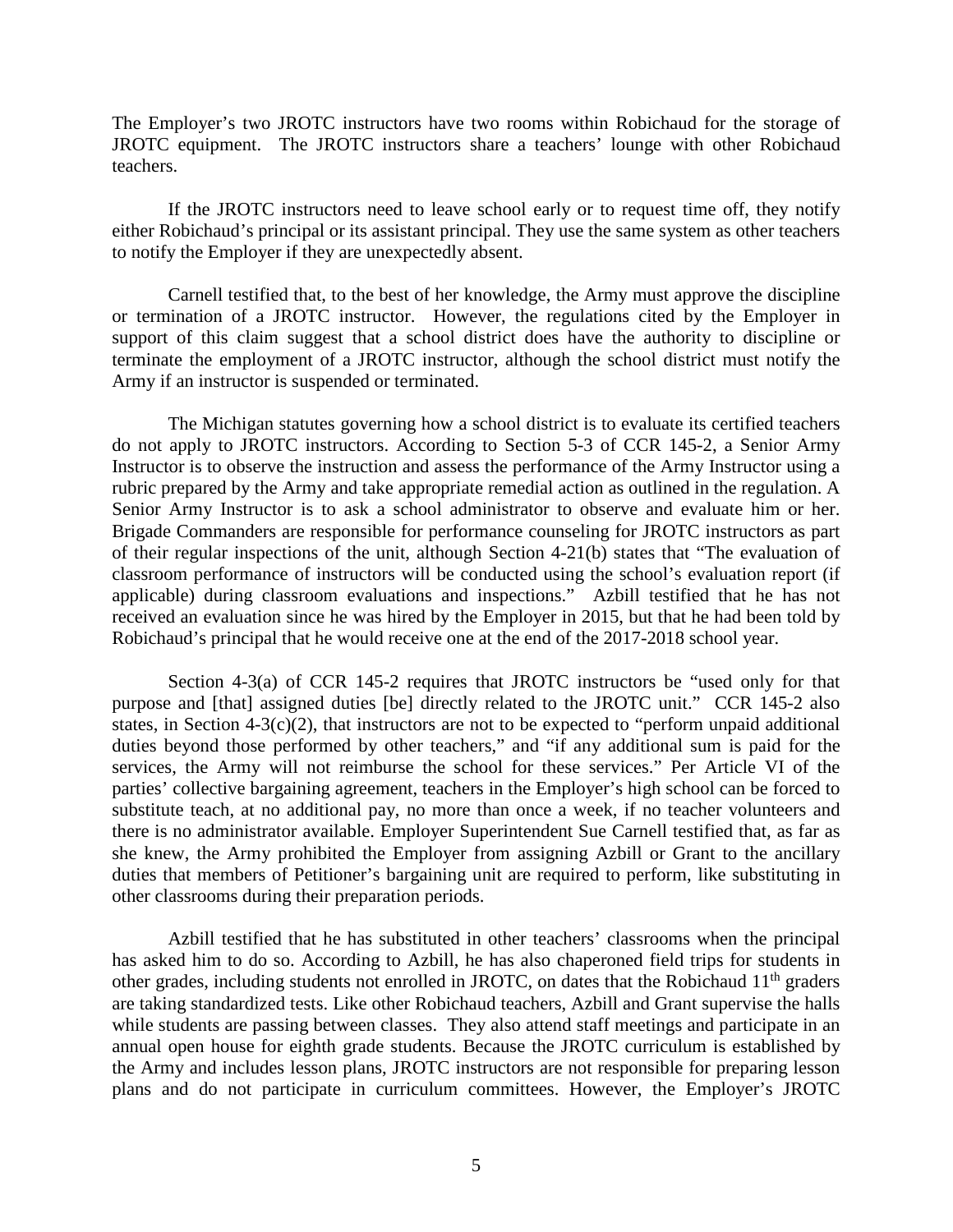instructors have participated, along with other high school teachers, in school-wide activities, such as the recent collection of water bottles for the City of Flint.

In a cost-shared shared JROTC program like the Employer's, the salaries of the JROTC instructors are paid by the Employer with the Army reimbursing it for half the cost of their salaries and providing equipment free of charge. The salaries of members of Petitioner's bargaining unit are determined by collective bargaining and are set out in the salary schedule of the parties' contract. Under CCR 145-2, the Employer is required to pay each JROTC instructor his or her minimum instructor pay (MIP), as calculated by the Army each year. Per CCR 145-2, for an instructor employed by the school 12 months per year, their MIP is the difference between the amount of the instructor's retirement pay and the instructor's "active duty pay." As described in the regulation, "active duty pay" consists of the instructor's "basic pay," which is calculated based on his or her military rank and years of service, plus cost-of-living increases. Although the MIP is calculated based on a 12-month work year, CCR 145-2 allows for a 10 month work year, with a consequent reduction in salary. The Employer has received permission from the Army for the shorter year.

Members of Petitioner's bargaining unit receive fringe benefits negotiated by the parties and set out in the collective bargaining agreement. The Employer is required by CCR 145-2, to offer instructors the same benefit package received by teachers of comparable status. JROTC instructors also receive health insurance as military retirees and may elect to receive benefits under that plan as Azbill has done. As with any other employee, the Employer is required to pay into the Michigan Public School Employees Retirement System (MPSERS) for its JROTC instructors, and they are part of its pension system.

Although a school district can pay more than the MIP, and CCR 145-2 encourages it to do so, the Army's reimbursement is limited to one-half of the MIP. The Employer has never paid its JROTC instructors more than their MIPs. The requirement that JROTC instructors be paid their MIP has been a sore point for the Employer since at least 2012, when the Employer was forced to file a deficit elimination plan with the State of Michigan. As part of this plan, all members of Petitioner's bargaining unit and other employees accepted a 12% pay cut. Although the Employer reduced the length of the JROTC instructors' work year at that time, because of CCR-145-2, the JROTC instructors did not have their salaries cut by 12% as did the Employer's other employees. The two JROTC instructors also continued in subsequent years to receive the cost-of-living increases folded into their MIPs, a benefit not enjoyed by the members of Petitioner's bargaining unit. Although the salary that the Employer paid to its Senior Army Instructor even in 2012 was more than it paid to any teacher, for the 2017-2018 school year, to the Employer's great chagrin, Azbill received an annual salary that was \$6,000 more than that of the highest paid member of Petitioner's bargaining unit.*[2](#page-5-0)*

In addition to setting MIPs, CCR 145-2 also establishes a minimum staffing level based on the number of students/cadets in the Employer's program. Based on the number of its cadets, the Employer is required to employ one Senior Army Instructor and one Army Instructor. As with the MIPS, an Employer can hire additional instructors, but the Army will not reimburse it

 $\overline{a}$ 

<span id="page-5-0"></span><sup>&</sup>lt;sup>2</sup> According to the salary schedule in the parties' collective bargaining agreement, the salary of a teacher in the bargaining unit at the top of the salary scale was about \$12,000 less in 2017-2018 than in 2010-2011.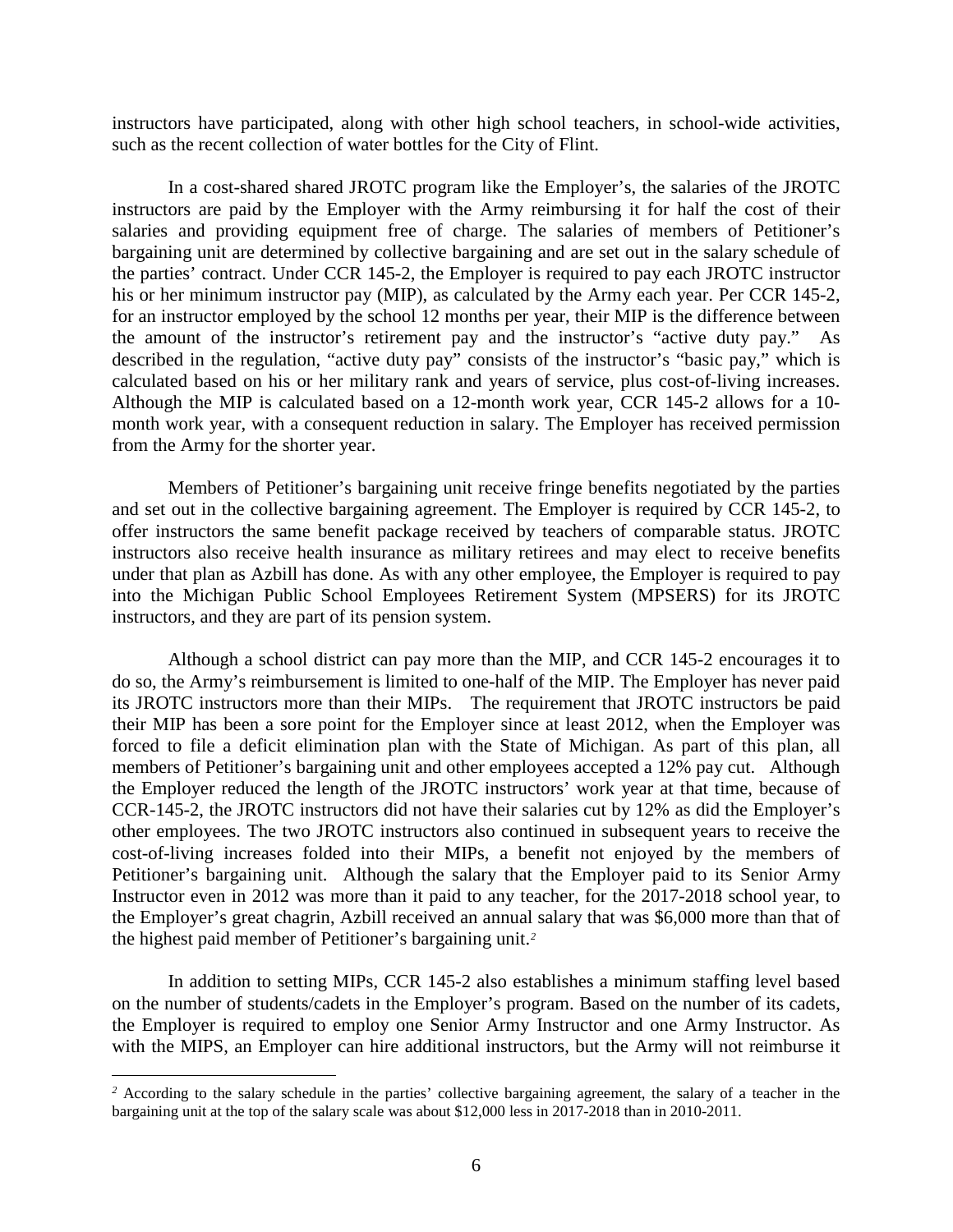for the cost of their salaries. The Employer has never had more instructors than CCR 145-2 requires.

The maximum class size for teachers in Petitioner's unit, negotiated by the parties and set out in the collective bargaining agreement, ranges from 28 in grades kindergarten through second grade to 40 in physical education, art, and music classes. The maximum for regular classes in the Employer's high school is 35. CCR 145-2, Section 5-4(b) states that the optimum class size for a JROTC class is 20 students, and the maximum number of students in a JROTC class is not to exceed 30, "unless in accordance with other academic courses."

The length of the JROTC instructors' workday is the same as that of other teachers at Robichaud. A normal school day at Robichaud has seven class periods. Teachers in the bargaining unit have six assigned teaching periods, plus one preparation period per day. However, CCR 145-2, Section 4-3(c)(2) requires a school district to assign JROTC instructors one class period per day, in addition to their normal preparation period, for "associated duties." Consequently, the JROTC instructors have only five teaching periods, instead of six, each day.

Section 5-4(f) of CCR 145-2 states that JROTC courses can be taught in separate periods of 45 or 50 minutes, or, as part of a block schedule, in periods of 90 or 100 minutes "which can be taught as two 45 and 50-minute classroom sessions (two unit hours.)" According to the Employer, it recently considered expanding the length of class periods, and presumably the length of the school day, at Robichaud to increase instructional time, but could not do so because of scheduling problems caused by the JROTC program and Section 5-4(f).

Section 4-3(b) of CCR-145-2 includes this language:

Schools are expected to support JROTC instructors equally with other department heads and teachers in the school. For example, JROTC instructors must be involved in budget and other school decisions, included in professional/staff development, offered the same opportunities for teacher of the year, receive equitable supplemental pay/stipends for integrated-curricular activities, etc.

Each year, the Employer holds two days of professional development for teachers before the beginning of the school year, and Azbill has attended these sessions. Azbill testified, however, that he was told that he could not participate in professional development held after school hours because the Employer could not pay him extra.

#### Discussion and Conclusions of Law:

In view of the particular facts relevant to this case, we agree with the Employer that the JROTC instructors and the members of Petitioner's bargaining unit do not share a community of interest. The traditional factors examined in determining community of interest are similarities in duties, skills and working conditions between groups, similarities in wages and employee benefits, amount of interchange or transfer between groups of employees, centralization of the employer's administrative and managerial functions, degree of central control of labor relations, common promotion ladders and common supervision. See, e.g., *Ferris State Univ*, 30 MPER 63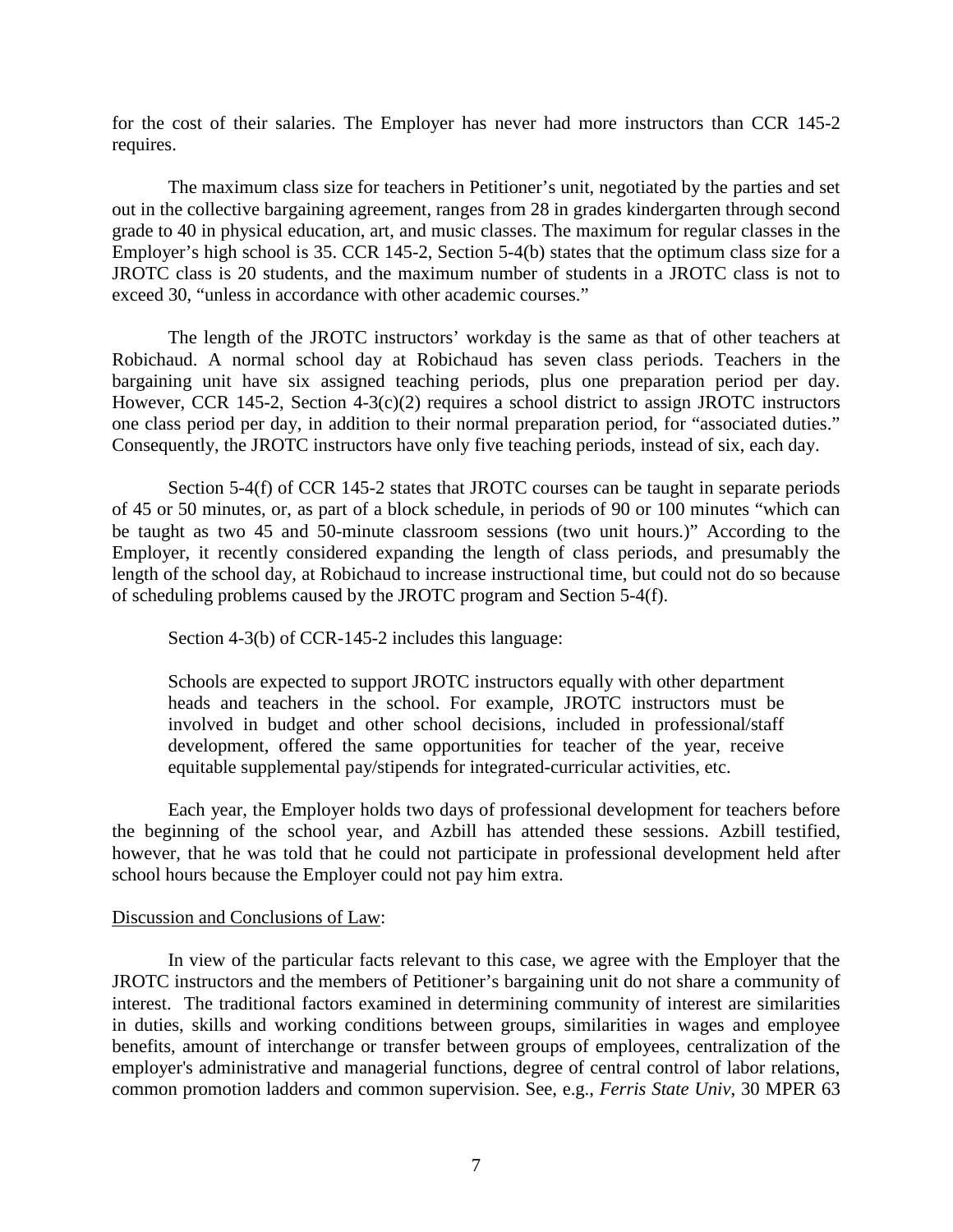(2017); *Covert Pub Sch*, 1997 MERC Lab Op 594; 11 MPER 29016; *St Clair Comm Coll,* 1988 MERC Lab Op 687.

In the present case, the JROTC instructors are not required to be certified as teachers by the Michigan Department of Education (MDE). Although the Army trains and tests JROTC instructors before it certifies them, the educational and other qualifications established by the Army for the JROTC instructor position are not the same as those required to retain certification as a teacher by the MDE. Consequently, there is no interchange or transfer between JROTC instructors and the employees in Petitioner's bargaining unit or common promotion ladder. Although JROTC instructors and some members of Petitioner's bargaining unit teach students, the JROTC curriculum is set by the Army. Its Program of Instruction (POI) identifies mandatory lessons for each level, as well as electives. The JROTC curriculum may not be altered by the Employer.

Additionally, there is no dispute that Army Regulation CCR 145-2 (1) establishes the minimum salary that the Employer must pay its JROTC instructors; (2) requires the Employer to schedule JROTC instructors for one more daily preparation period than other teachers; (3) establishes a maximum class size for JROTC classes; and (4) effectively limits the length of the JROTC instructors' normal work day. As a result, Army Regulation CCR 145-2 significantly limits the amount of collective bargaining that can take place between Petitioner and the Employer over the terms and conditions of the JROTC instructors' employment.

Furthermore, in a cost-shared JROTC program like that involved in the present case, the salaries of the JROTC instructors are paid by the Employer with the Army reimbursing it for half the cost of their salaries and providing uniforms and equipment free of charge.

Based on the lack of interchange or transfer between employee groups and the disparity in the degree of governmental regulation and funding between the groups, we conclude that the JROTC instructors do not share a community of interest with Petitioner's unit and should not be allowed to vote on whether to become part of the unit. We, therefore, will not direct an election as requested by Petitioner.

Moreover, even if we found that a community of interest existed between the JROTC instructors and the members of Petitioner's bargaining unit, the Commission has long recognized that bargaining history should not be disregarded in determining whether a proposed unit is one appropriate for collective bargaining. *Wexford Cnty Rd Comm*, 1973 MERC Lab Op 895. On this basis, we have deferred to bargaining history even though we might have originally structured the unit differently and have found that there is a heavy burden on the party seeking to disturb an established bargaining relationship. *Ferris State Univ*, 15 MPER 33059 (2002), *C.S. Mott Comm Coll,* 1980 MERC Lab Op 400, 412. In the present case, the JROTC instructor positions were established in 2002. The instant petition, however, was not filed until 2016. At no time during this 14-year period were the instructor positions ever treated as if they were covered by any collective bargaining agreement. A bargaining history of 14 years' duration is simply too long to ignore. Consequently, we find that, in view of the history of bargaining between the parties, the Petitioner seeks an inappropriate unit and that the Petition must also be dismissed on this basis. We therefore enter the following order: